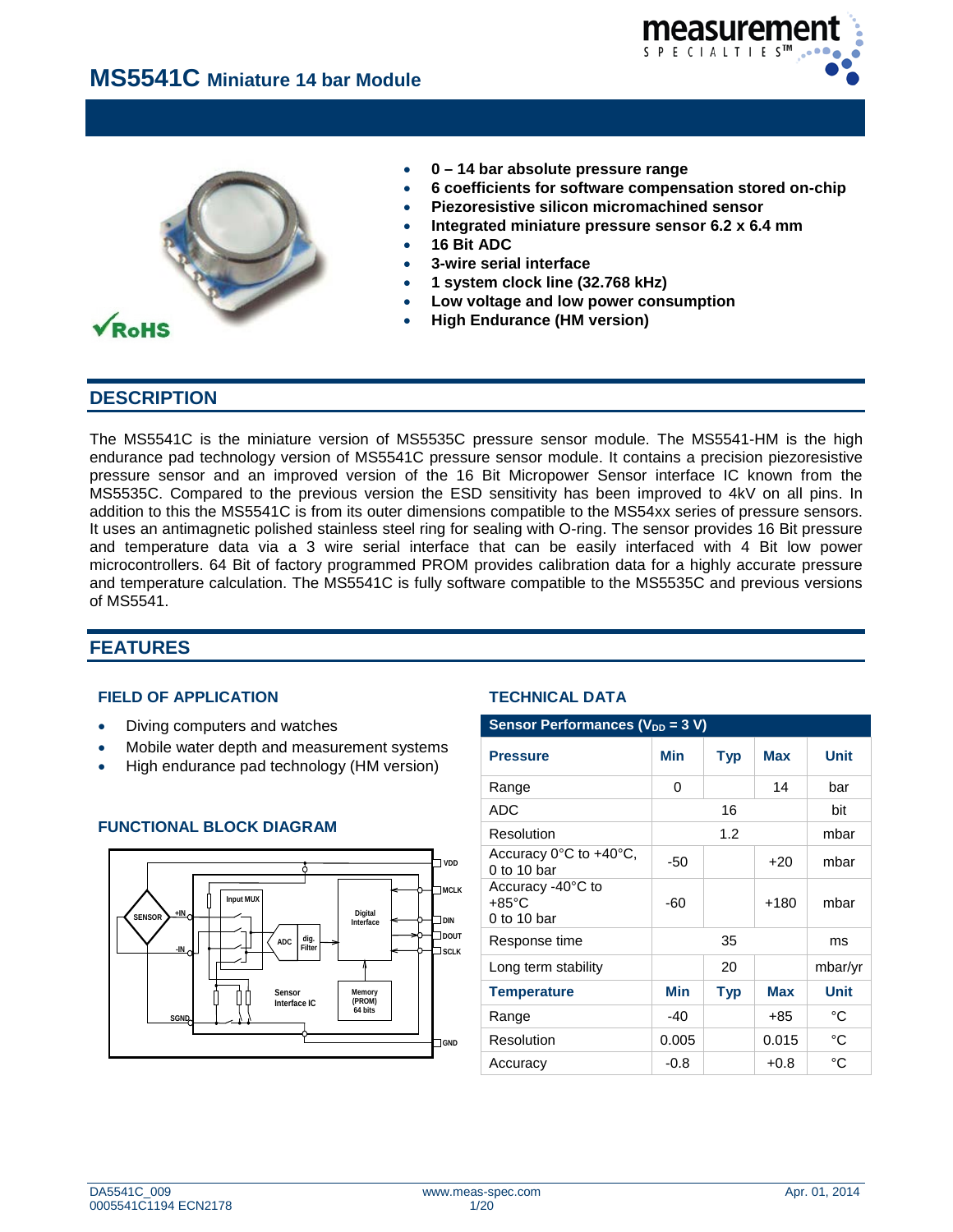

# **PERFORMANCE SPECIFICATIONS**

# **ABSOLUTE MAXIMUM RATINGS**

| <b>Parameter</b>    | <b>Symbol</b>   | <b>Conditions</b> | Min  | <b>Max</b> | <b>Unit</b> | <b>Notes</b> |
|---------------------|-----------------|-------------------|------|------------|-------------|--------------|
| Supply voltage      | V <sub>DD</sub> | Ta = $25 °C$      | -0.3 |            |             |              |
| Storage temperature | $\sim$          |                   | -40  | +85        | $\sim$      |              |
| Overpressure        | D               | Ta = $25 °C$      |      | 30         | bar         |              |

## **NOTES**

- 1) Storage and operation in an environment of dry and non-corrosive gases.
- 2) The MS5541C is qualified referring to the ISO 6425 standard and can withstand an absolute pressure of 30 bar in salt water.

# **ELECTRICAL CHARACTERISTICS**

|                                      |                  |                     | $(Ta = 25 °C, V_{DD} = 3.0 V$ unless noted otherwise) |            |            |             |
|--------------------------------------|------------------|---------------------|-------------------------------------------------------|------------|------------|-------------|
| <b>Parameter</b>                     | <b>Symbol</b>    | <b>Conditions</b>   | Min                                                   | <b>Typ</b> | <b>Max</b> | <b>Unit</b> |
| Operating pressure range             | р                |                     | 0                                                     |            | 14         | bar         |
| Supply voltage                       | $V_{DD}$         |                     | 2.2                                                   | 3.0        | 3.6        | V           |
| Supply current,                      |                  | $V_{DD} = 3.0 V$    |                                                       |            |            |             |
| average (1)                          | $I_{\text{avq}}$ |                     |                                                       | 4          |            | μA          |
| during conversion (2)                | $I_{SC}$         |                     |                                                       |            |            | mA          |
| standby (no conversion)              | $I_{SS}$         |                     |                                                       |            | 0.1        | μA          |
| Current consumption into MCLK<br>(3) |                  | $MCLK = 32.768 kHz$ |                                                       |            | 0.5        | μA          |
| Operating temperature range          |                  |                     | $-40$                                                 |            | $+85$      | °C          |
| Conversion time                      | $t_{conv}$       | $MCLK = 32.768 kHz$ |                                                       |            | 35         | ms          |
| External clock signal (4)            | <b>MCLK</b>      |                     | 30,000                                                | 32.768     | 35.000     | kHz         |
| Duty cycle of MCLK                   |                  |                     | 40/60                                                 | 50/50      | 60/40      | $\%$        |
| Serial data clock                    | <b>SCLK</b>      |                     |                                                       |            | 500        | <b>kHz</b>  |

# **NOTES**

- 1) Under the assumption of one conversion every second. Conversion means either a pressure or a temperature measurement started by a command to the serial interface of MS5541C.
- 2) During conversion the sensor will be switched on and off in order to reduce power consumption; the total on time within a conversion is about 2 ms.
- 3) This value can be reduced by switching off MCLK while MS5541C is in standby mode.
- 4) It is strongly recommended that a crystal oscillator be used because the device is sensitive to clock jitter. A square-wave form of the clock signal is a must.

# **ANALOG DIGITAL CONVERTER (ADC)**

# $(T = -40 °C .. 85 °C V<sub>DD</sub> = 2.2 V .. 3.6 V)$

|                        |               |                     |       | . <del>.</del> |        | ___ _ _ _ _ _ _ _ |
|------------------------|---------------|---------------------|-------|----------------|--------|-------------------|
| <b>Parameter</b>       | <b>Symbol</b> | <b>Conditions</b>   | Min   | Typ            | Max    | <b>Unit</b>       |
| Resolution             |               |                     |       | 16             |        | Bit               |
| Linear Range           |               |                     | 4'000 |                | 40'000 | ∟SB               |
| <b>Conversion Time</b> |               | $MCLK = 32.768 kHz$ |       |                | 35     | ms                |
| INL                    |               | Within linear range | -5    |                | +5     | ∟SB               |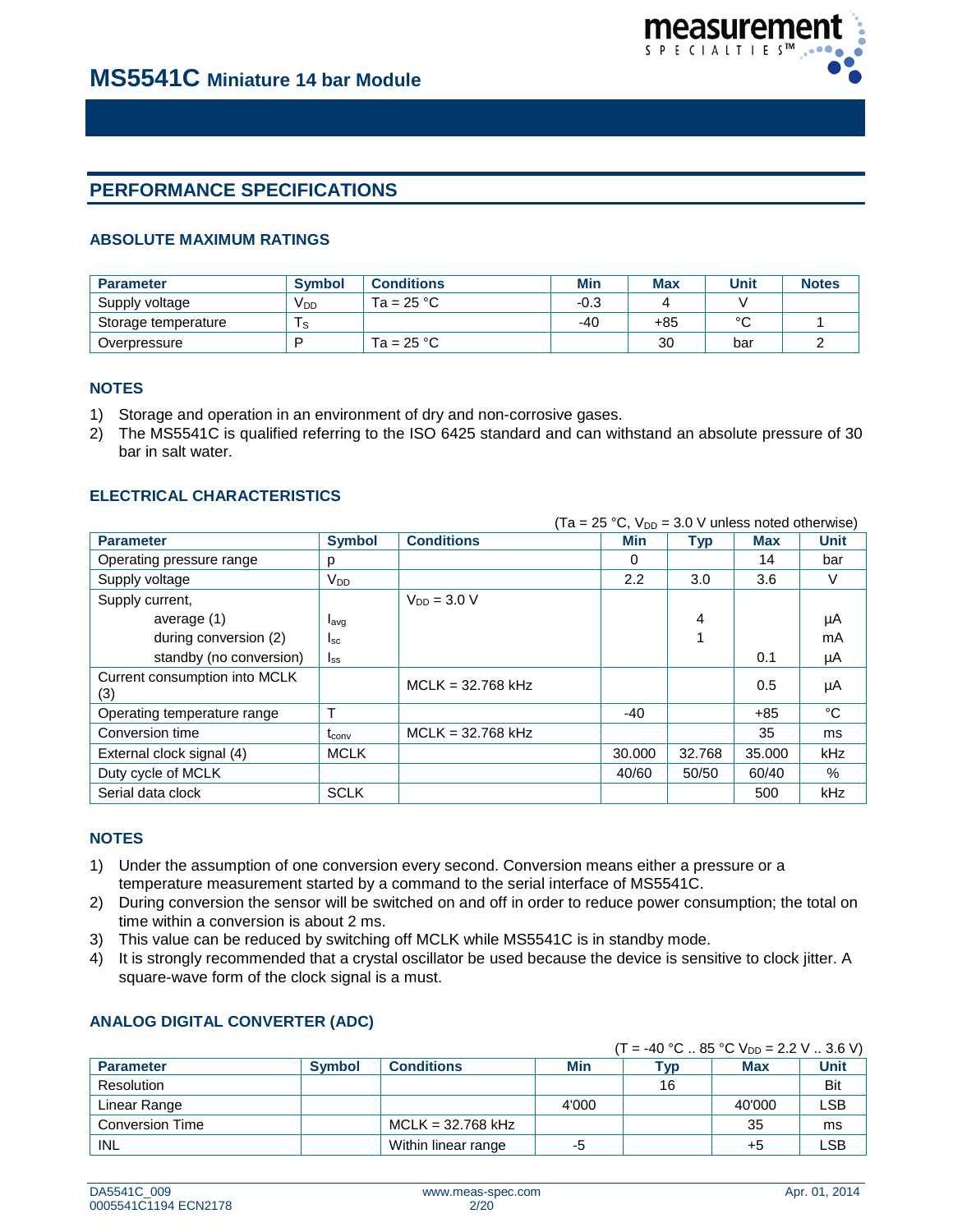

# **PERFORMANCE SPECIFICATIONS (CONTINUED)**

# **PRESSURE OUTPUT CHARACTERISTICS**

With the calibration data stored in the interface IC of the MS5541C, the following characteristics can be achieved:  $(100 \text{ N})$  unless noted otherwise)

|                                                               |                      |        |     | (V <sub>DD</sub> = 3.0 V unless noted otherwise) |      |              |
|---------------------------------------------------------------|----------------------|--------|-----|--------------------------------------------------|------|--------------|
| <b>Parameter</b>                                              | <b>Conditions</b>    | Min    | Typ | Max                                              | Unit | <b>Notes</b> |
| Resolution                                                    |                      |        | 1.2 |                                                  | mbar |              |
|                                                               | $p = 0$ 5 bar        | -20    |     | $+20$                                            |      |              |
| Absolute Pressure Accuracy<br>(Temperature range 0  +40 °C)   | $p = 0$ 10 bar       | -40    |     | $+20$                                            | mbar | 2            |
|                                                               | $p = 0$ 14 bar       | $-100$ |     | $+20$                                            |      |              |
|                                                               | $p = 0$ 5 bar        | -40    |     | $+100$                                           |      |              |
| Absolute Pressure Accuracy<br>(Temperature range -40  +85 °C) | $p = 0$ 10 bar       | -60    |     | $+180$                                           | mbar | 3            |
|                                                               | $p = 0$ 14 bar       | $-160$ |     | $+200$                                           |      |              |
| Error over Temperature                                        | $Ta = -40 - 85 °C$   | -10    |     | $+100$                                           | mbar |              |
| ( $p = const.$ relative to 20 °C)                             |                      |        |     |                                                  |      |              |
| Long-term Stability                                           | 6 months             |        | 20  |                                                  | mbar | 4            |
| Maximum Error over Supply                                     | $V_{DD} = 2.2$ 3.6 V | -16    |     | 16                                               | mbar |              |
| Voltage                                                       | $p = const.$         |        |     |                                                  |      |              |

# **NOTES**

- 1) A stable pressure reading of the given resolution requires taking the average of 2 to 4 subsequent pressure values due to noise of the ADC.
- 2) Maximum error of pressure reading over the pressure range.
- 3) With the second-order temperature compensation as described in Section "FUNCTION". See next section for typical operating curves.
- 4) The long-term stability is measured with non-soldered devices.

# **TEMPERATURE OUTPUT CHARACTERISTICS**

This temperature information is not required for most applications, but it is necessary to allow for temperature compensation of the pressure output.

|                                      |                              |        |      | $(V_{DD} = 3.0 V$ unless noted otherwise) |      |              |
|--------------------------------------|------------------------------|--------|------|-------------------------------------------|------|--------------|
| <b>Parameter</b>                     | <b>Conditions</b>            | Min    | Typ  | <b>Max</b>                                | Unit | <b>Notes</b> |
| Resolution                           |                              | 0.005  | 0.01 | 0.015                                     | °C   |              |
| Accuracy                             | $T = 20 °C$<br>$P = 0$ 10bar | $-0.8$ |      | 0.8                                       | °C   |              |
|                                      | $T = -40$ $+ 85^{\circ}$ C   | $-2$   |      | +6                                        | °C   |              |
| Maximum Error over Supply<br>Voltage | $V_{DD} = 2.2$ 3.6 V         | $-0.2$ |      | $+0.2$                                    | °C   | 2            |

#### **NOTES**

- 1) With the second-order temperature compensation as described in Section "FUNCTION". See next section for typical operating curves.
- 2) At Ta =  $25 °C$ .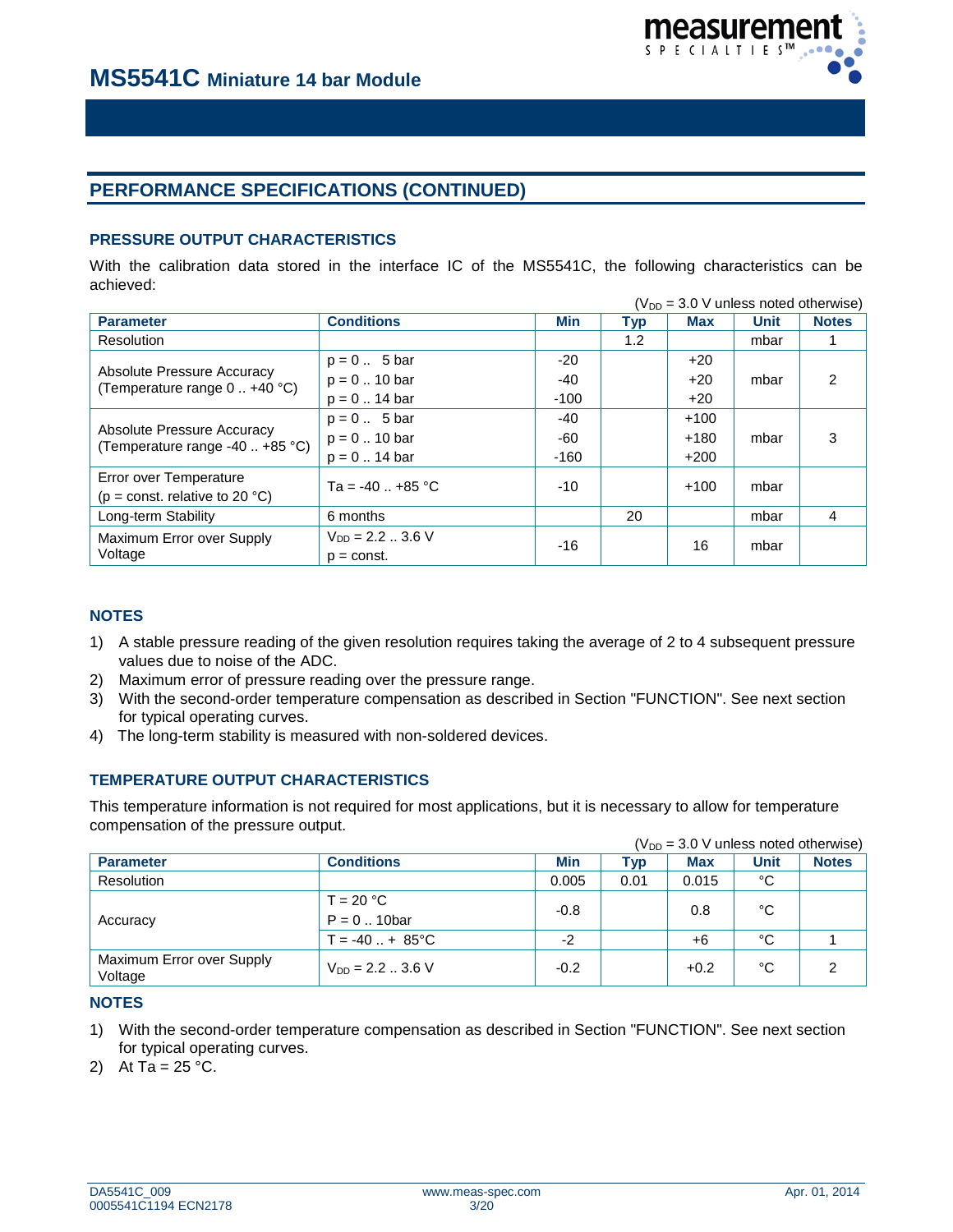

# **PERFORMANCE SPECIFICATIONS (CONTINUED)**

# **DIGITAL INPUTS**

|                    |                 |                   |                        |     | $(T = -40 °C  85 °C, V_{DD} = 2.2 V  3.6 V)$ |      |
|--------------------|-----------------|-------------------|------------------------|-----|----------------------------------------------|------|
| <b>Parameter</b>   | <b>Symbol</b>   | <b>Conditions</b> | <b>Min</b>             | Tvp | Max                                          | Unit |
| Input High Voltage | V <sub>IH</sub> |                   | $80\%$ V <sub>nn</sub> |     | 100% V <sub>DD</sub>                         |      |
| Input Low Voltage  | $V_{IL}$        |                   | $0\%$ $V_{DD}$         |     | $20\%$ $V_{DD}$                              |      |
| Signal Rise Time   | - Ir            |                   |                        | 200 |                                              | ns   |
| Signal Fall Time   | T۴              |                   |                        | 200 |                                              | ns   |

# **DIGITAL OUTPUTS**

 $(T = -40 °C .. 85 °C V_{DD} = 2.2 V .. 3.6 V)$ 

| <b>Parameter</b>          | <b>Symbol</b>   | <b>Conditions</b>                    | <b>Min</b>             | <b>VD</b> | <b>Max</b>          | <b>Unit</b> |
|---------------------------|-----------------|--------------------------------------|------------------------|-----------|---------------------|-------------|
| Output High Voltage       | Vон             | $I_{\text{source}} = 0.6 \text{ mA}$ | $80\%$ V <sub>DD</sub> |           | 100% $V_{DD}$       |             |
| <b>Output Low Voltage</b> | V <sub>OL</sub> | $= 0.6$ mA<br>Isink                  | $0\%$ $V_{DD}$         |           | 20% V <sub>DD</sub> |             |
| Signal Rise Time          |                 |                                      |                        | 200       |                     | ns          |
| Signal Fall Time          |                 |                                      |                        | 200       |                     | ns          |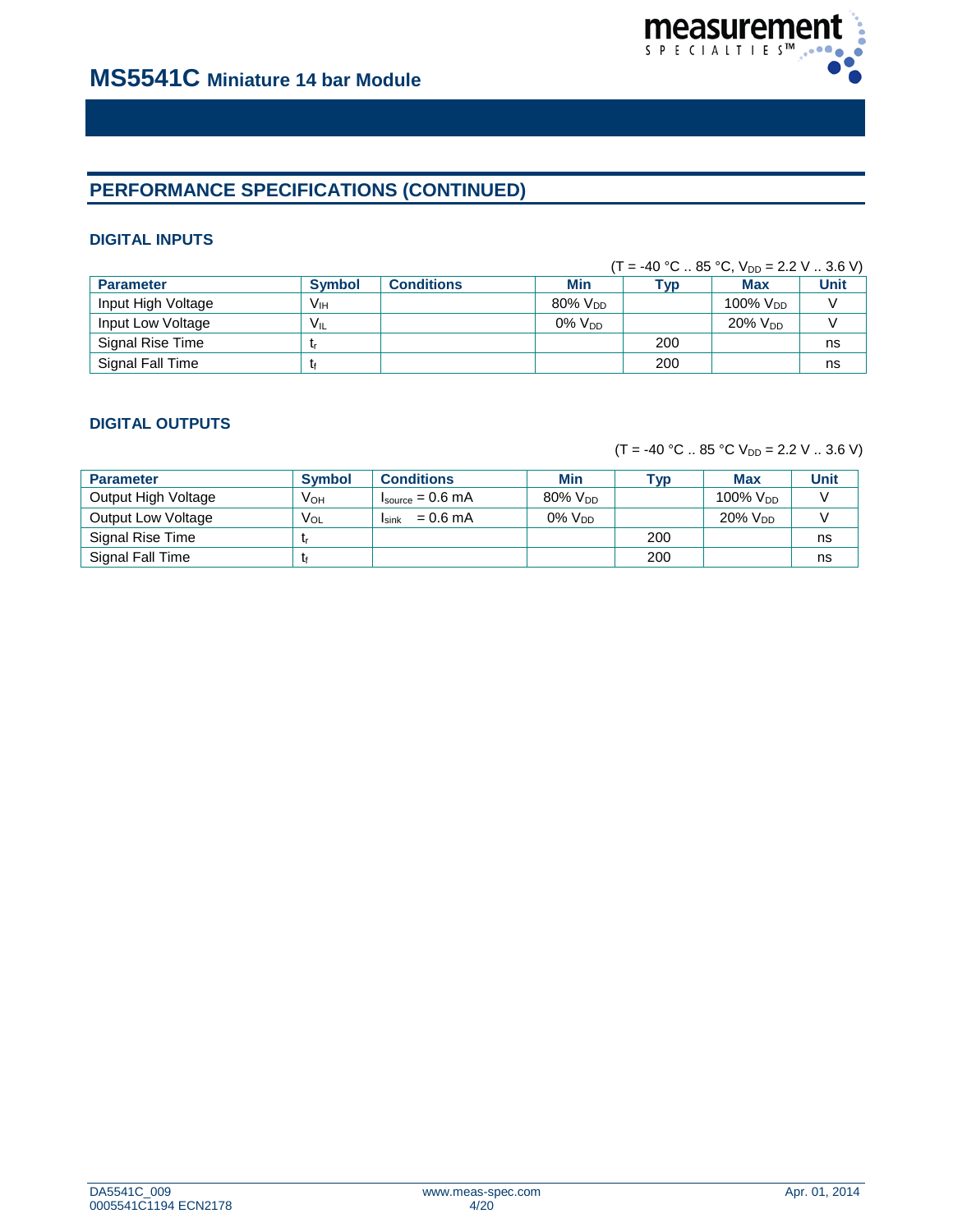

# **TYPICAL PERFORMANCE CURVES**



#### **ADC-value D1 vs Pressure (typical)**



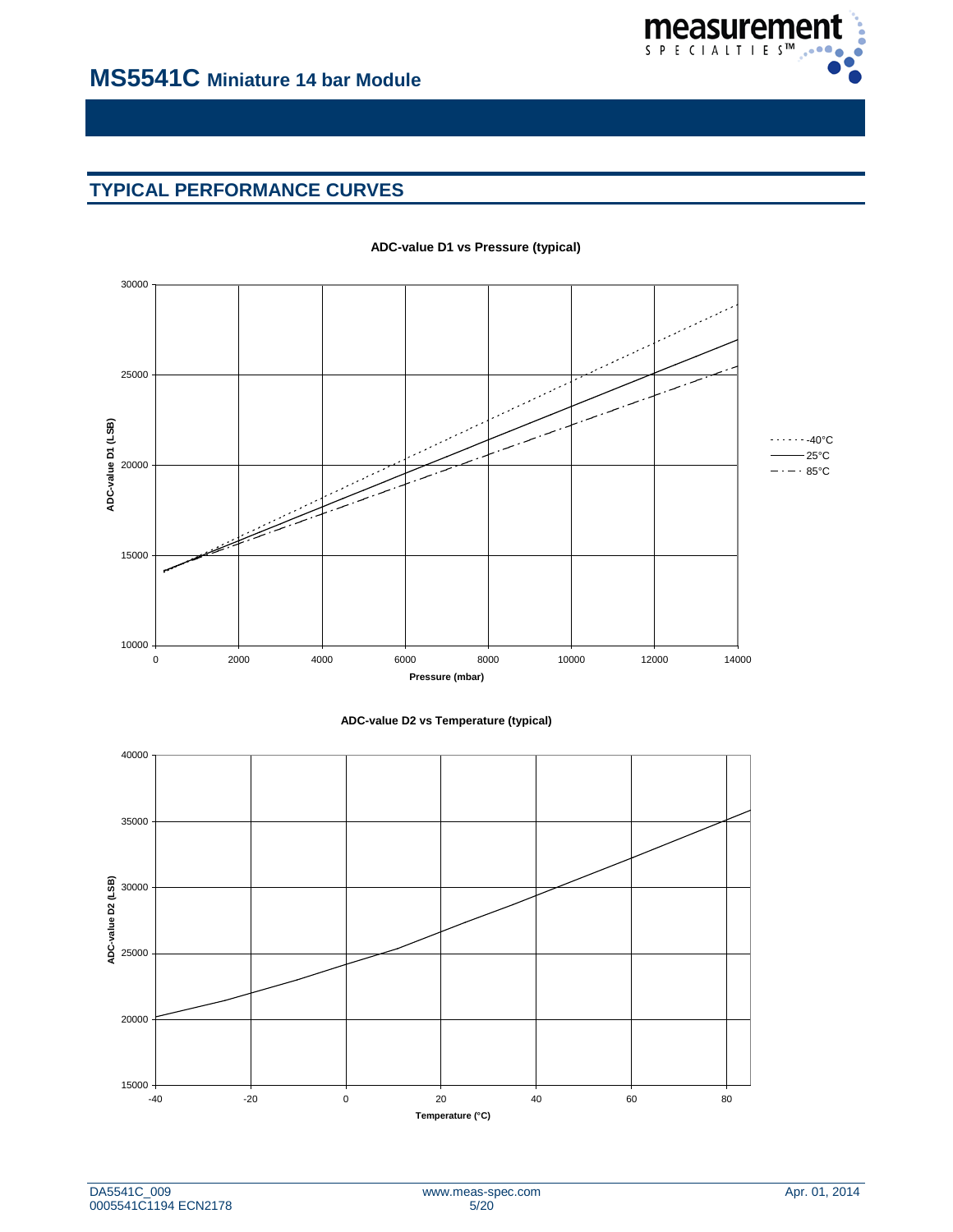



**Absolute Pressure Accuracy after Calibration, 1st order compensation**



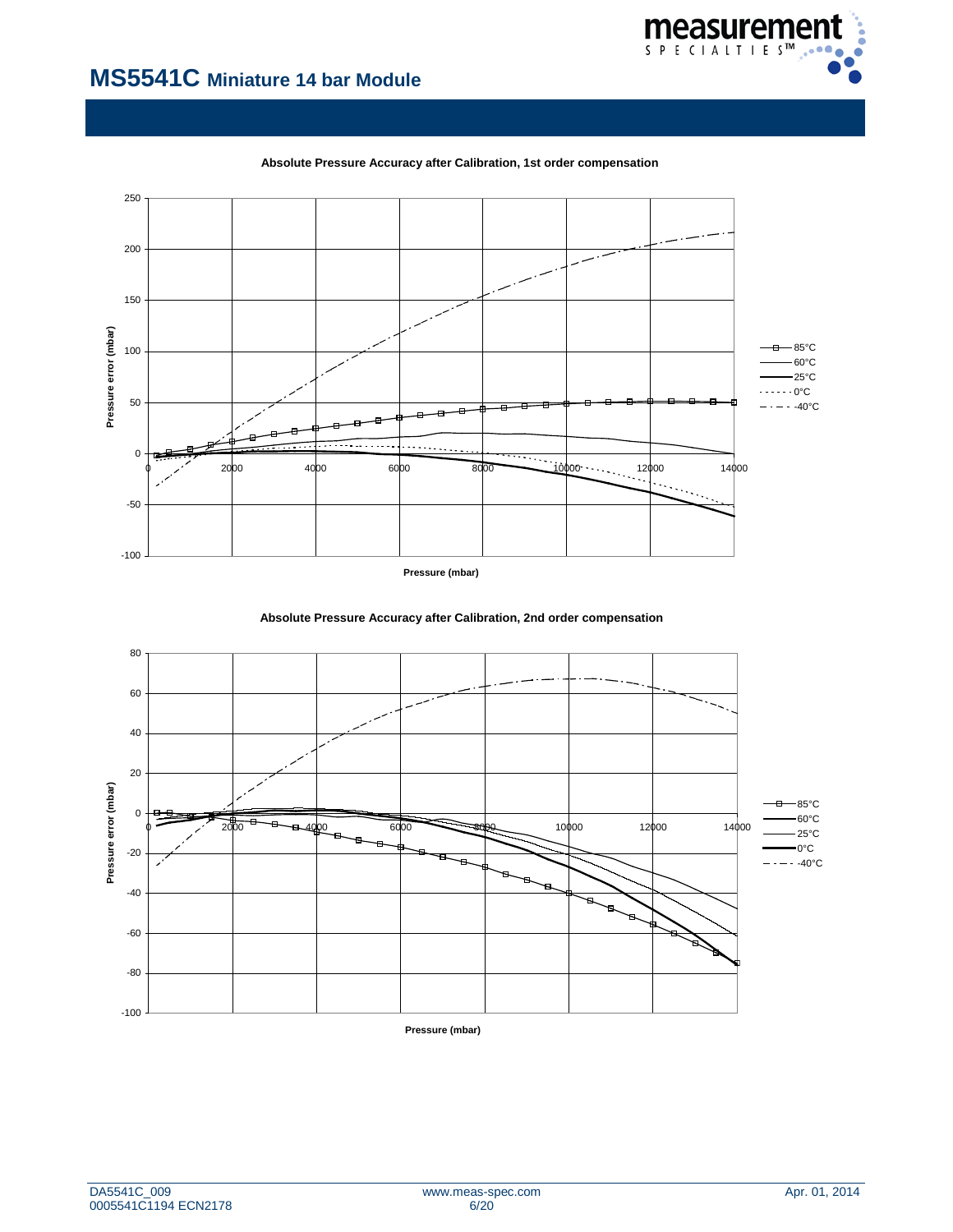

**Temperature Error Accuracy vs temperature (typical)**



**Temperature (°C)**



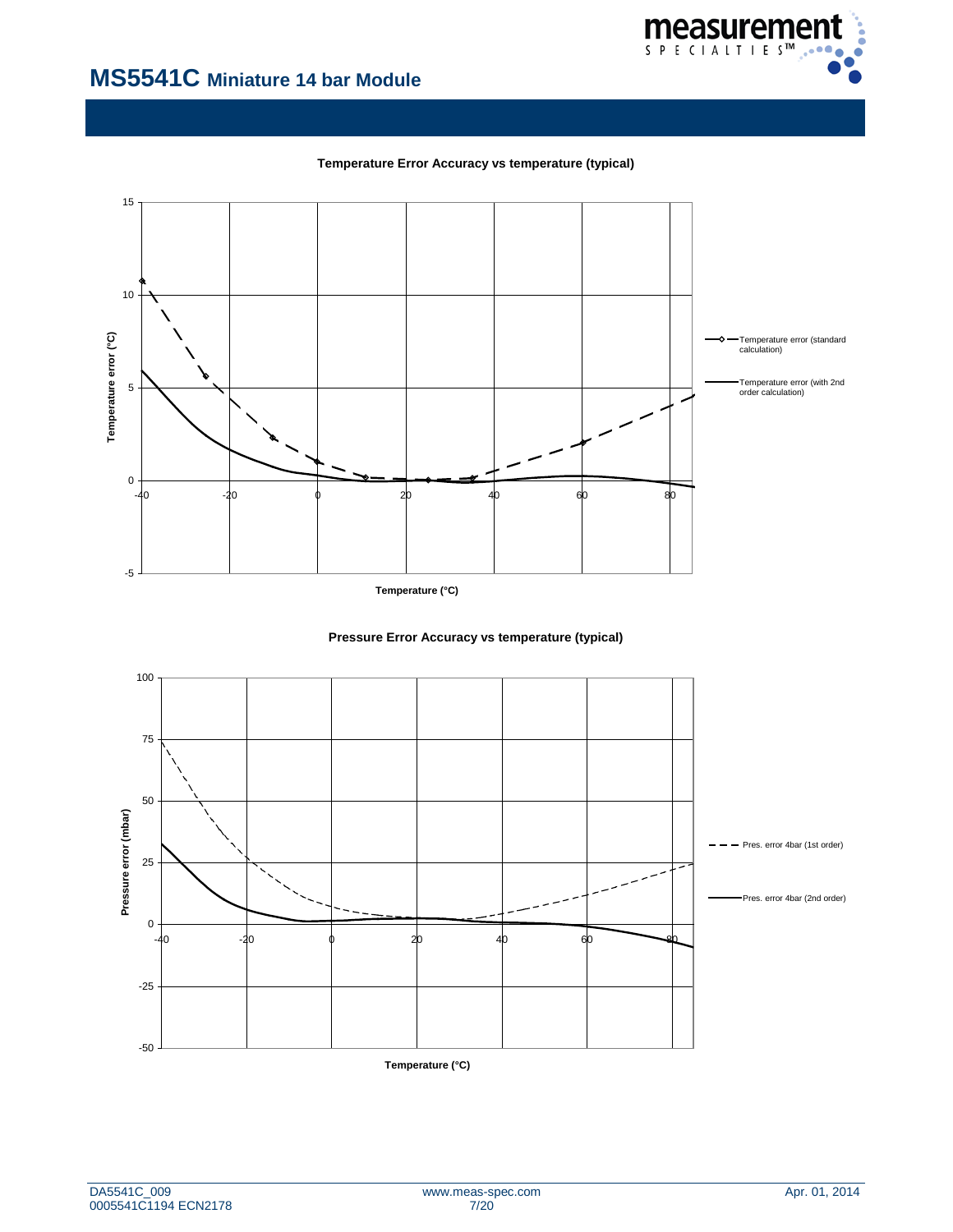

**Pressure error vs supply voltage (typical)**



**Temperature error vs supply voltage (typical)**

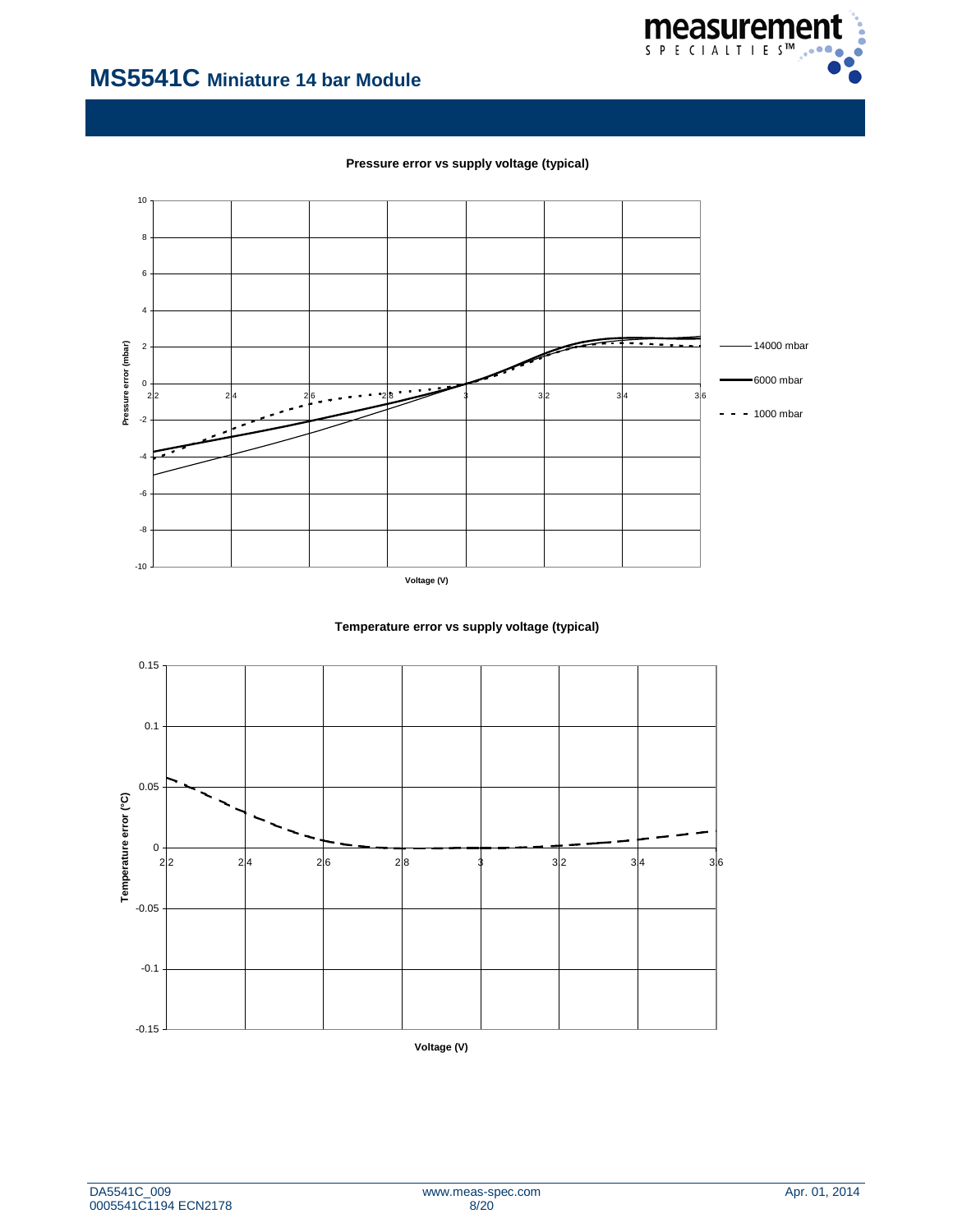

# **FUNCTION**

# **GENERAL**

The MS5541C consists of a piezo-resistive sensor and a sensor interface IC. The main function of the MS5541C is to convert the uncompensated analogue output voltage from the piezo-resistive pressure sensor to a 16-bit digital value, as well as providing a 16-bit digital value for the temperature of the sensor.

| Measured pressure (16-bit)    | "D1" |
|-------------------------------|------|
| Measured temperature (16-bit) | "D2" |

As the output voltage of a pressure sensor is strongly dependent on temperature and process tolerances, it is necessary to compensate for these effects. This compensation procedure must be performed by software using an external microcontroller.



For both pressure and temperature measurement the same ADC is used (sigma delta converter):

- for the pressure measurement, the differential output voltage from the pressure sensor is converted
- for the temperature measurement, the sensor bridge resistor is sensed and converted

During both measurements the sensor will only be switched on for a very short time in order to reduce power consumption. As both, the bridge bias and the reference voltage for the ADC are derived from  $V_{DD}$ , the digital output data is independent of the supply voltage.

## **FACTORY CALIBRATION**

Every module is individually factory calibrated at two temperatures and two pressures. As a result, 6 coefficients necessary to compensate for process variations and temperature variations are calculated and stored in the 64 bit PROM of each module. These 64-bit (partitioned into four words of 16-bit) must be read by the microcontroller software and used in the program converting D1 and D2 into compensated pressure and temperature values.

## **PRESSURE AND TEMPERATURE MEASUREMENT**

The sequence of reading pressure and temperature as well as of performing the software compensation is depicted in Fig. 3 and Fig. 5.

First Word1 to Word4 have to be read through the serial interface. This can be done once after reset of the microcontroller that interfaces to the MS5541C. Next, the compensation coefficients C1 to C6 are extracted using bit-wise logical- and shift-operations (refer to Fig. 4 for the bit-pattern of Word1 to Word4).

For the pressure measurement, the microcontroller has to read the 16-bit values for pressure (D1) and temperature (D2) via the serial interface in a loop (for instance every second). Then, the compensated pressure is calculated out of D1, D2 and C1 to C6 according to the algorithm in Fig. 3 (possibly using quadratic temperature compensation according to Fig. 5). All calculations can be performed with signed 16-bit variables. Results of multiplications may be up to 32-bit long (+sign). In the flow according to Fig. 3 a division follows each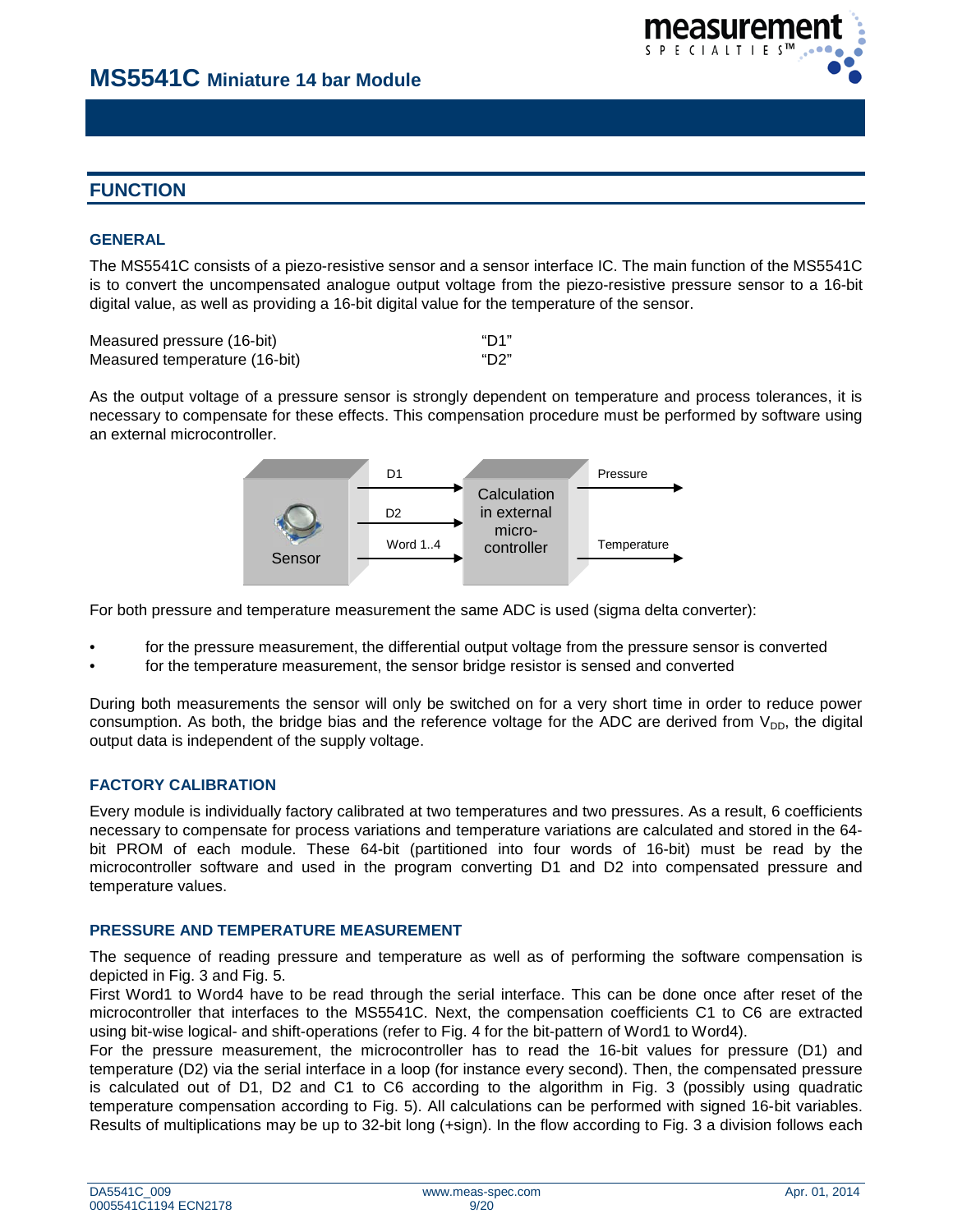

multiplication. This division can be performed by bit-wise shifting (divisors are to the power of 2). It is ensured that the results of these divisions are less than 65536 (16 bit).

For the timing of signals to read out Word1 to Word4, D1, and D2 please refer to the paragraph "Serial Interface".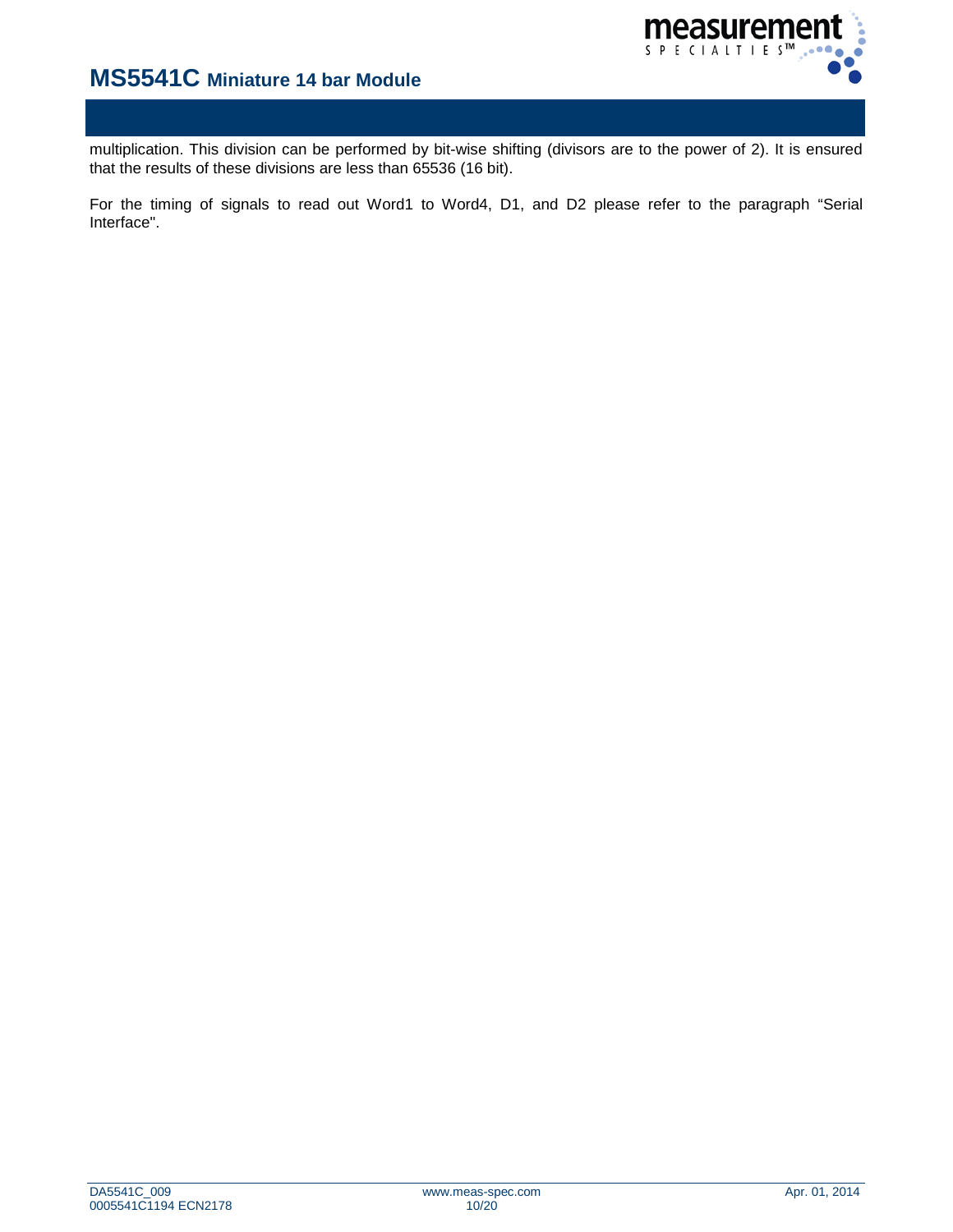



Fig. 3: Flow chart for pressure and temperature reading and software compensation

## **NOTES**

- 1) Readings of D2 can be done less frequently, but the display will be less stable in this case.
- 2) For a stable display of 1 mbar resolution, it is recommended to display the average of 8 subsequent pressure values.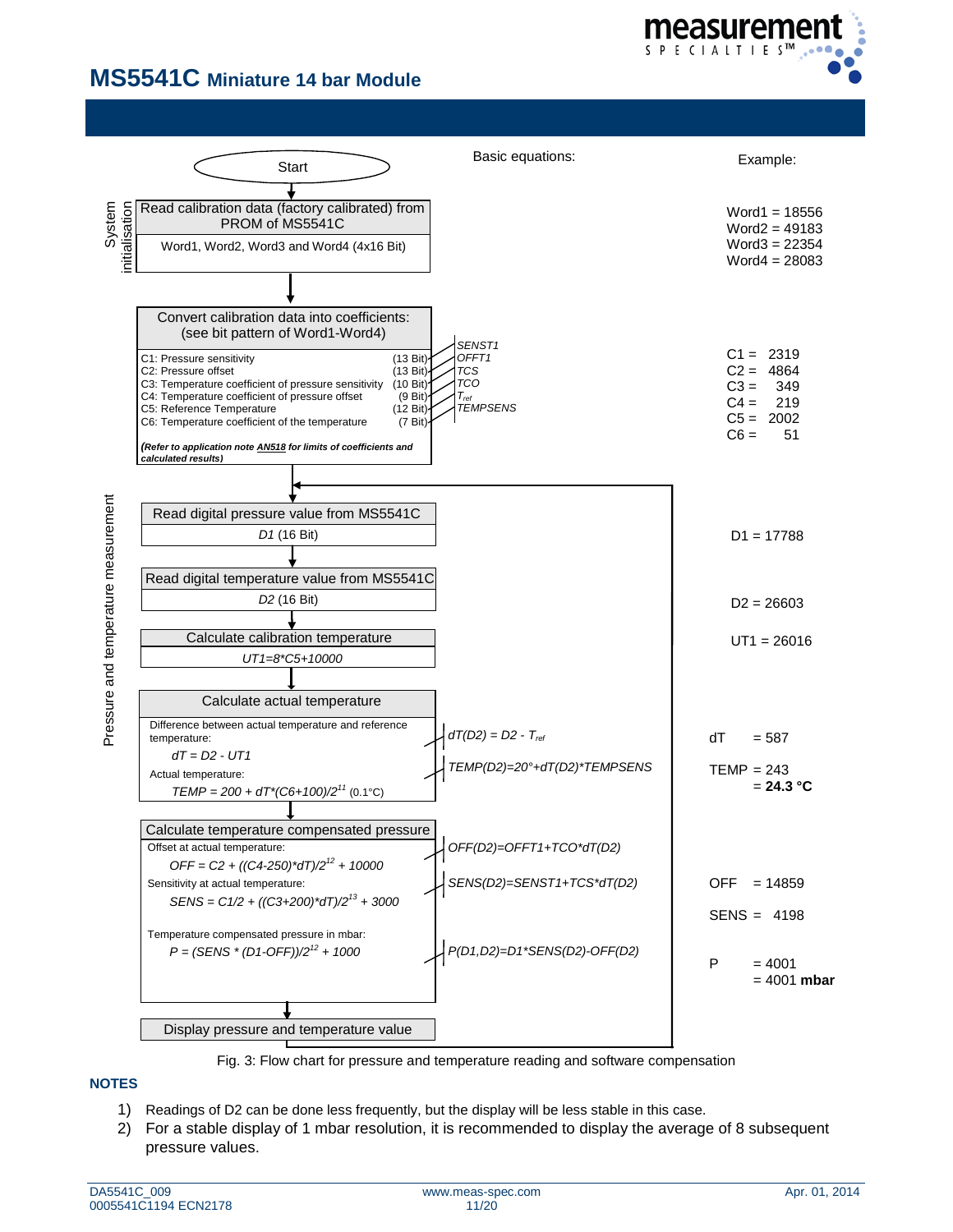

|        |                          | C1 (13 Bit)     |                 |                 |                 |                 |                 |                 |     |                 |                 | C2/I (3 Bit) |                 |                 |                 |                 |
|--------|--------------------------|-----------------|-----------------|-----------------|-----------------|-----------------|-----------------|-----------------|-----|-----------------|-----------------|--------------|-----------------|-----------------|-----------------|-----------------|
| Word 1 | <b>DB12</b>              | <b>DB11</b>     | <b>DB10</b>     | DB <sub>9</sub> | DB8             | DB7             | DB <sub>6</sub> | DB <sub>5</sub> | DB4 | DB <sub>3</sub> | DB <sub>2</sub> | DB1          | DB <sub>0</sub> | <b>DB12</b>     | <b>DB11</b>     | <b>DB10</b>     |
|        |                          | C2/II (10 Bit)  |                 |                 |                 |                 |                 |                 |     |                 | C5/I (6 Bit)    |              |                 |                 |                 |                 |
| Word 2 | DB <sub>9</sub>          | DB8             | DB7             | DB <sub>6</sub> | DB <sub>5</sub> | DB4             | DB <sub>3</sub> | DB <sub>2</sub> | DB1 | DB <sub>0</sub> | <b>DB11</b>     | <b>DB10</b>  | DB <sub>9</sub> | DB8             | DB7             | DB <sub>6</sub> |
|        |                          |                 |                 |                 | C3 (10 Bit)     |                 |                 |                 |     |                 |                 |              | C5/II (6 Bit)   |                 |                 |                 |
| Word 3 | DB <sub>9</sub>          | DB <sub>8</sub> | DB7             | DB <sub>6</sub> | DB <sub>5</sub> | DB4             | DB <sub>3</sub> | DB <sub>2</sub> | DB1 | DB <sub>0</sub> | DB <sub>5</sub> | DB4          | DB <sub>3</sub> | DB <sub>2</sub> | DB <sub>1</sub> | DB <sub>0</sub> |
|        | C4 (9 Bit)<br>C6 (7 Bit) |                 |                 |                 |                 |                 |                 |                 |     |                 |                 |              |                 |                 |                 |                 |
| Word 4 | DB8                      | DB7             | DB <sub>6</sub> | DB <sub>5</sub> | DB4             | DB <sub>3</sub> | DB <sub>2</sub> | DB1             | DB1 | DB <sub>6</sub> | DB <sub>5</sub> | DB4          | DB <sub>3</sub> | DB <sub>2</sub> | DB1             | DB <sub>0</sub> |

Fig. 4: Arrangement (Bit-pattern) of calibration data in Word1 to Word4

# **SECOND-ORDER TEMPERATURE COMPENSATION**

In order to obtain full temperature accuracy over the whole temperature range, it is recommended to compensate for the non-linearity of the output of the temperature sensor. This can be achieved by correcting the calculated temperature and pressure by a second order correction factor. The second-order factors are calculated as follows:



Fig. 5: Flow chart for calculating the temperature and pressure to the optimum accuracy.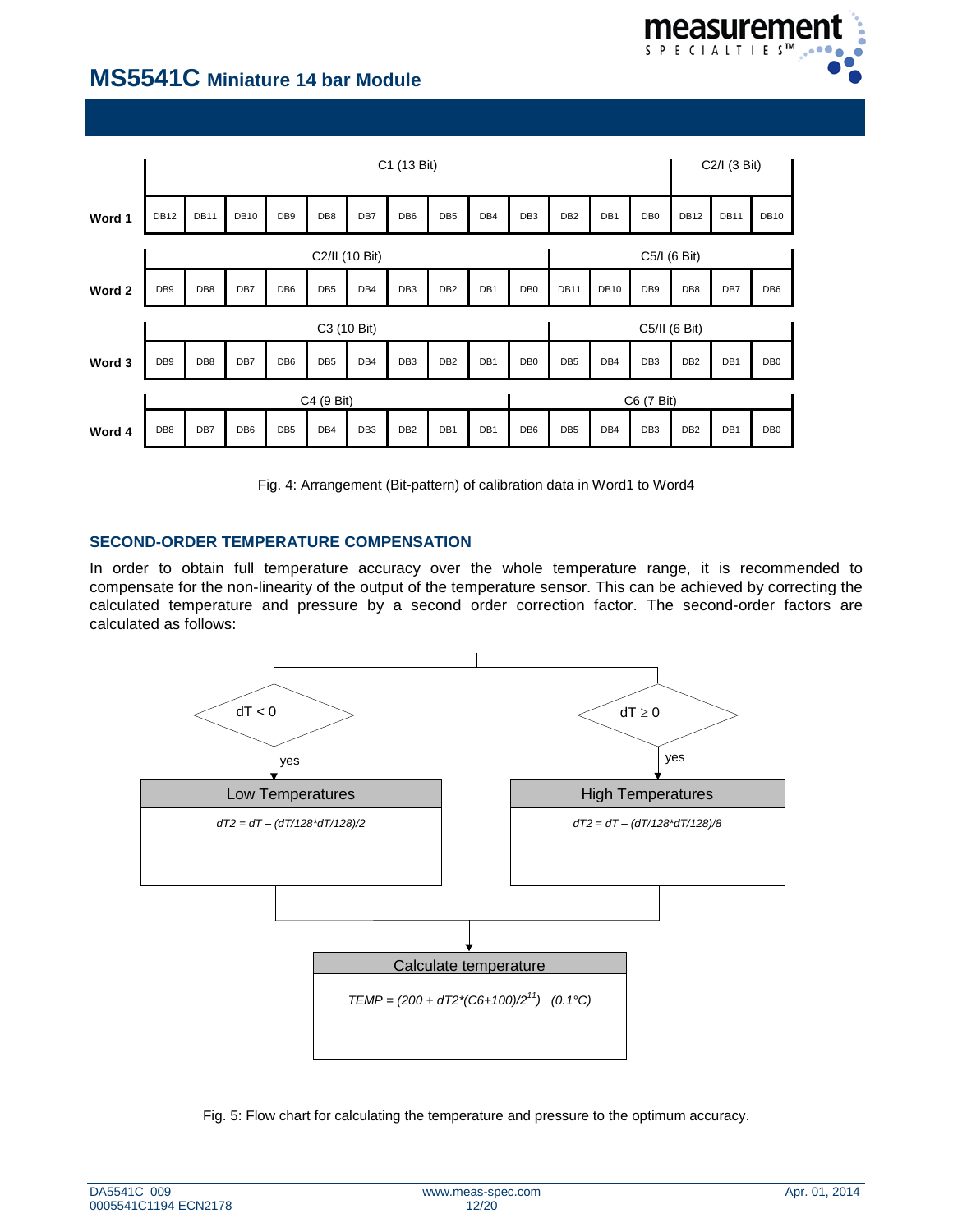

# **SERIAL INTERFACE**

The MS5541C communicates with microprocessors and other digital systems via a 3-wire synchronous serial interface as shown in Fig. 1. The SCLK (Serial clock) signal initiates the communication and synchronizes the data transfer with each bit being sampled by the MS5541C on the rising edge of SCLK and each bit being sent by the MS5541C on the rising edge of SCLK. The data should thus be sampled by the microcontroller on the falling edge of SCLK and sent to the MS5541C with the falling edge of SCLK. The SCLK-signal is generated by the microprocessor's system. The digital data provided by the MS5541C on the DOUT pin is either the conversion result or the software calibration data. In addition, the signal DOUT (Data out) is also used to indicate the conversion status (conversion-ready signal, see below). The selection of the output data is done by sending the corresponding instruction on the pin DIN (Data input).

Following is a list of possible output data instructions:

| • Conversion start for pressure measurement and ADC-data-out               | "D1" | (Figure 6a) |
|----------------------------------------------------------------------------|------|-------------|
| Conversion start for temperature measurement and ADC-data-out<br>$\bullet$ | "D2" | (Figure 6b) |
| • Calibration data read-out sequence for Word1                             |      | (Figure 6c) |
| • Calibration data read-out sequence for Word2                             |      | (Figure 6d) |
| • Calibration data read-out sequence for Word3                             |      | (Figure 6c) |
| Calibration data read-out sequence for Word4<br>$\bullet$                  |      | (Figure 6d) |
| • RESET sequence                                                           |      | (Figure 6e) |

Every communication starts with an instruction sequence at pin DIN. Fig. 6 shows the timing diagrams for the MS5541C. The device does not need a 'Chip select' signal. Instead there is a START sequence (3-Bit high) before each SETUP sequence and STOP sequence (3-Bit low) after each SETUP sequence. The SETUP sequence consists in 4-Bit that select a reading of pressure, temperature or calibration data. In case of pressure- (D1) or temperature- (D2) reading the module acknowledges the start of a conversion by a low to high transition at pin DOUT.

Two additional clocks at SCLK are required after the acknowledge signal. Then SCLK is to be held low by the microcontroller until a high to low transition on DOUT indicates the end of the conversion.

This signal can be used to create an interrupt in the microcontroller. The microcontroller may now read out the 16 bit word by giving another 17 clocks on the SLCK pin. It is possible to interrupt the data READOUT sequence with a hold of the SCLK signal. **It is important to always read out the last conversion result before starting a new conversion.**

The RESET sequence is special as the module in any state recognizes its unique pattern. By consequence, it can be used to restart if synchronization between the microcontroller and the MS5541C has been lost. This sequence is 21-bit long. The DOUT signal might change during that sequence (see Fig. 6e). It is recommended to send the RESET sequence before each CONVERSION sequence to avoid hanging up the protocol permanently in case of electrical interference.



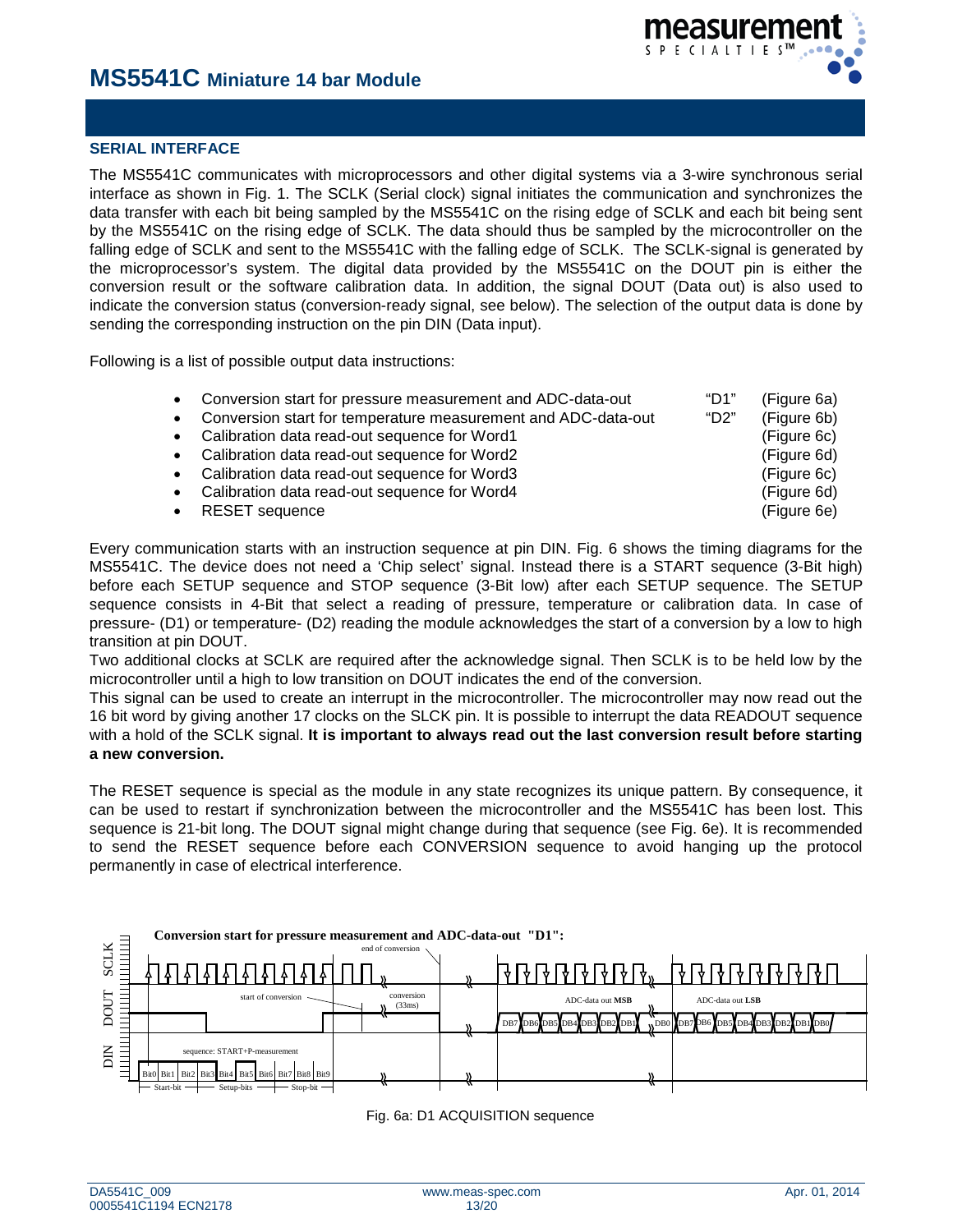



Fig. 6e: RESET sequence (21 bit)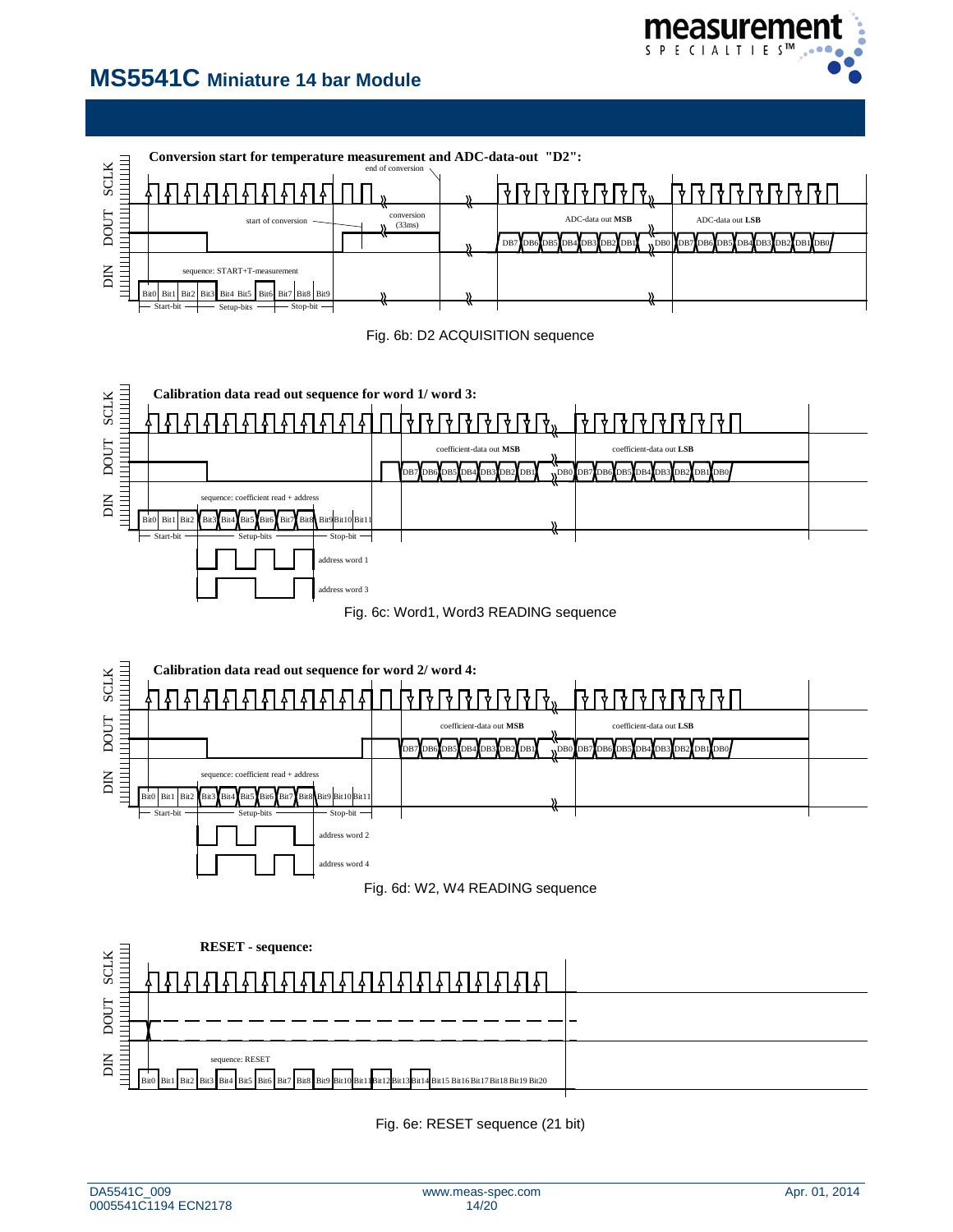

# **APPLICATION INFORMATION**

## **GENERAL**

The advantage for this combination of a sensor with a directly adapted integrated circuit is to save other external components and to achieve very low power consumption. The main application field for this system includes portable devices with battery supply, but its high accuracy and resolution make it also suited for industrial and automotive applications. The possibility to compensate the sensor with software allows the user to adapt it to his particular application. Communication between the MS5541C and the widely available microcontrollers is realised over an easy-to-use 3-wire serial interface. Customers may select which microcontroller system to be used, and there are no specific standard interface cells required, which may be of interest for specially designed 4 Bit-microcontroller applications.

# **CALIBRATION**

The MS5541C is factory calibrated. The calibration data is stored inside the 64 bit PROM memory.

## **SOLDERING**

Please refer to the application note AN808 for all soldering issues.

## **HUMIDITY, WATER PROTECTION**

The silicon pressure transducer and the bonding wires are protected by an anticorrosive and antimagnetic protection cap. The MS5541C carries a metal protection cap filled with silicone gel for enhanced protection against humidity. The properties of this gel ensure function of the sensor even when in direct water contact. This feature can be useful for waterproof watches or other applications, where direct water contact cannot be avoided. Nevertheless the user should avoid drying of hard materials like for example salt particles on the silicone gel surface. In this case it is better to rinse with clean water afterwards. Special care has to be taken to not mechanically damage the gel. Damaged gel could lead to air entrapment and consequently to unstable sensor signal, especially if the damage is close to the sensor surface.

The metal protection cap is fabricated of special anticorrosive and antimagnetic stainless steel in order to avoid any corrosive battery effects inside the final product. The MS5541C was qualified referring to the ISO 6425 standard and can withstand a pressure of 30 bar in salt water. The concentration of the see water used for the qualification is 41 g of see salt for 1 litre of DI water.

For underwater operations like specified in ISO 6425 standard it is important to seal the sensor with a rubber O-Ring around the metal Ring. Any salt water coming to the contact side (ceramic and Pads) of the sensor could lead to permanent damage. For "water-resistant" watches it is recommended to provide a stable mechanical pusher from the backside of the sensor. Otherwise the overpressure might push the sensor backwards and even bend the electronic board on which the sensor is mounted.

## **LIGHT SENSITIVITY**

The MS5541C is protected against sunlight by a layer of white gel. It is, however, important to note that the sensor may still be slightly sensitive to sunlight, especially to infrared light sources. This is due to the strong photo effect of silicon. As the effect is reversible there will be no damage, but the user has to take care that in the final product the sensor cannot be exposed to direct light during operation. This can be achieved for instance by placing mechanical parts with holes in such that light cannot pass.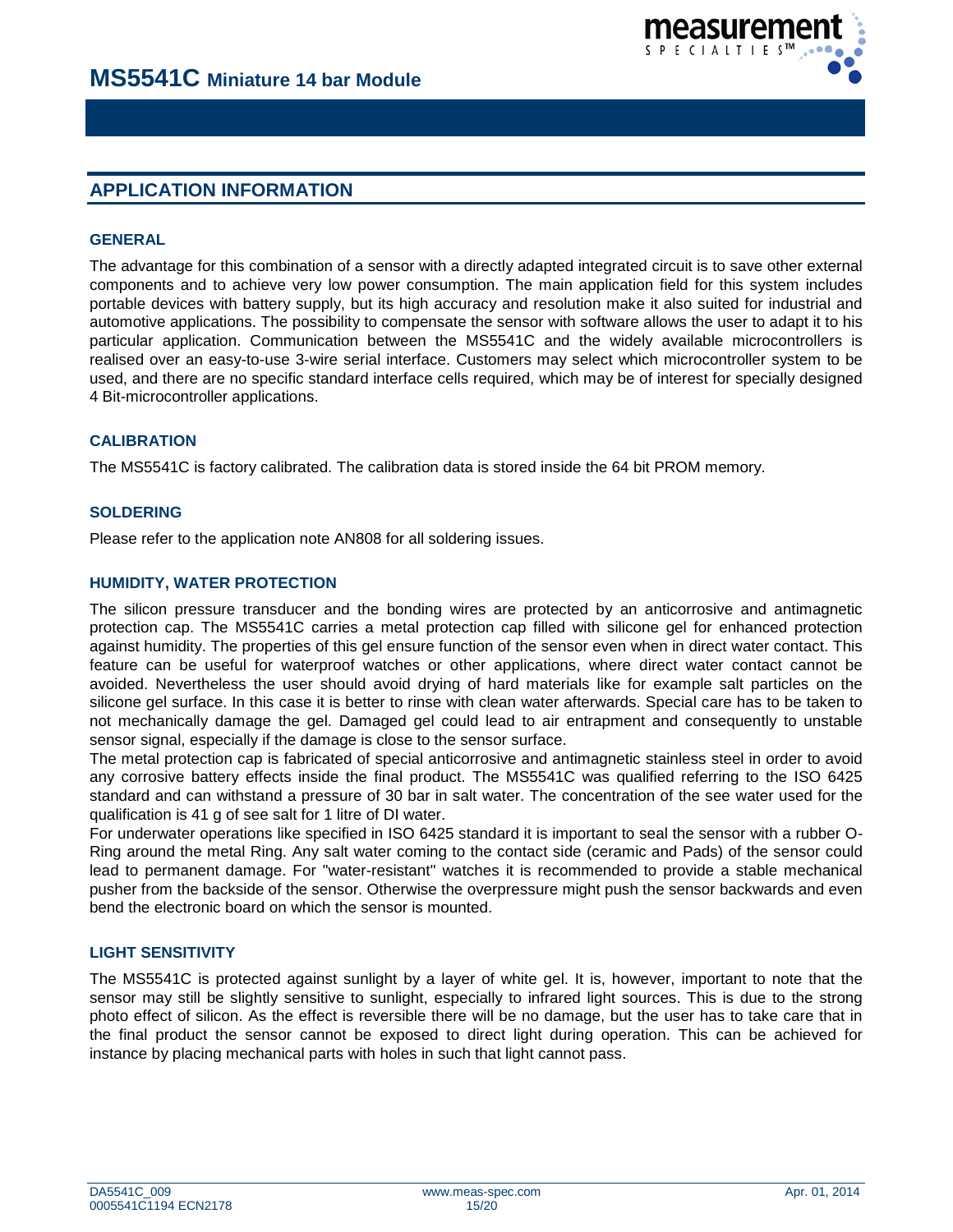# **CONNECTION TO PCB**

The package outline of the module allows the use of a flexible PCB to connect it. This can be important for applications in watches and other special devices, and will also reduce mechanical stress on the device. For applications subjected to mechanical shock, it is recommended to enhance the mechanical reliability of the solder junctions by covering the rim or the corners of MS5541C's ceramic substrate with glue or Globtop-like material.

# **DECOUPLING CAPACITOR**

Particular care must be taken when connecting the device to power supply. A 47 µF tantalum capacitor **must** be placed as close as possible of the MS5541C's VDD pin. This capacitor will stabilize the power supply during data conversion and thus, provide the highest possible accuracy.

# **APPLICATION EXAMPLE: DIVING COMPUTER SYSTEM USING MS5541C**

MS5541C is a circuit that can be used in connection with a microcontroller in diving computer applications. It is designed for low-voltage systems with a supply voltage of 3V, particularly in battery applications. The MS5541C is optimised for low current consumption as the AD-converter clock (MCLK) can use the 32.768 kHz frequency of a standard watch crystal, which is supplied in most portable watch systems.

For applications in altimeter systems MEAS Switzerland can deliver a simple formula to calculate the altitude, based on a linear interpolation, where the number of interpolation points influences the accuracy of the formula.



Figure 7: Demonstration of MS5541C in a diving computer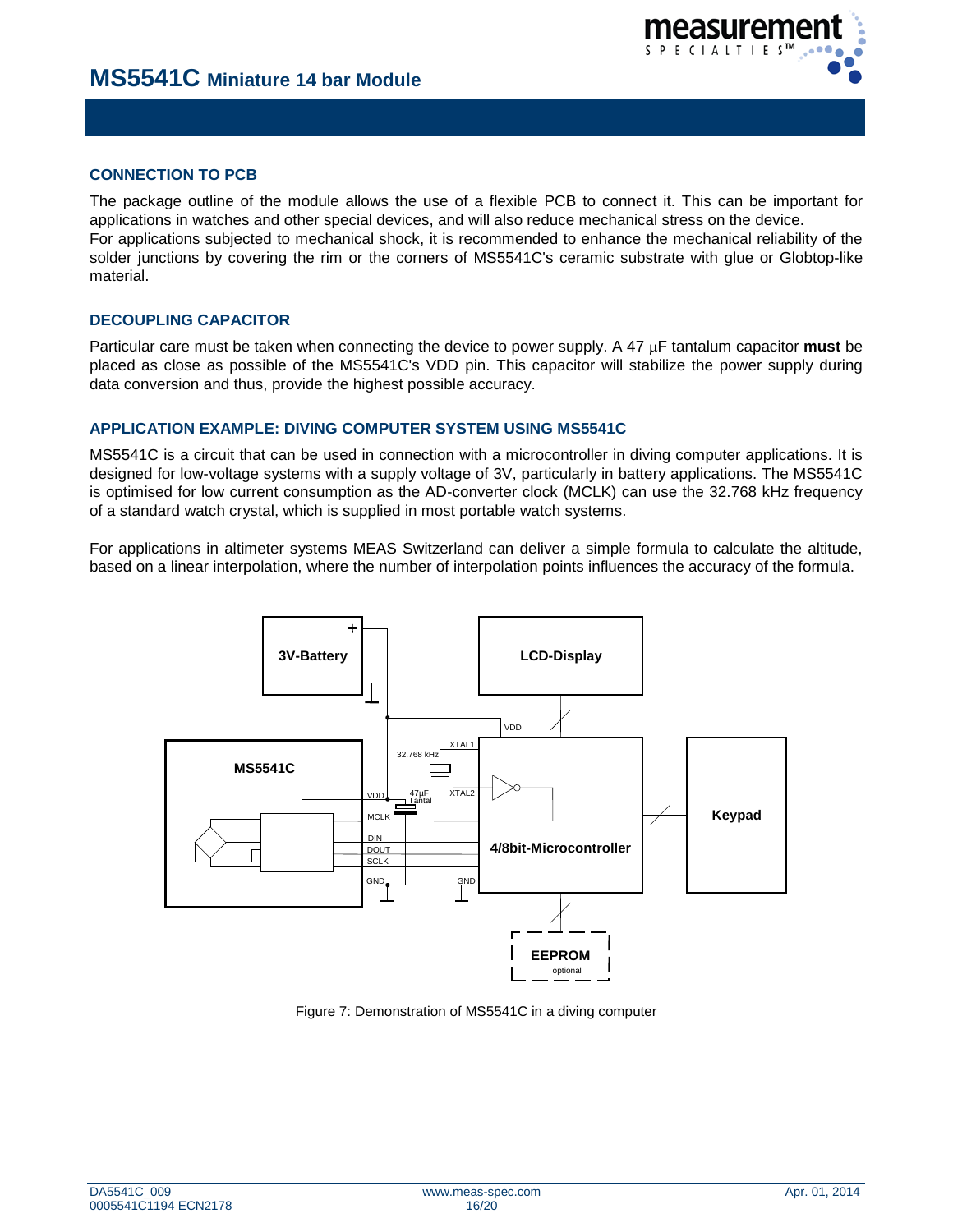

# **PIN CONFIGURATION**



Fig. 2: Pin configuration of MS5541C

| <b>Pin Name</b> | <b>Pin</b> | <b>Type</b> | <b>Function</b>              |
|-----------------|------------|-------------|------------------------------|
| <b>SCLK</b>     |            |             | Serial data clock            |
| <b>GND</b>      |            | G           | Ground                       |
| PV(1)           | 3          | N           | Negative programming voltage |
| <b>PEN (1)</b>  | 4          |             | Programming enable           |
| <b>VDD</b>      | 5          | P           | Positive supply voltage      |
| <b>MCLK</b>     | 6          |             | Master clock (32.768 kHz)    |
| <b>DIN</b>      |            |             | Serial data input            |
| <b>DOUT</b>     | 8          | O           | Serial data output           |

# **NOTE**

1) Pin 3 (PV) and Pin 4 (PEN) are only used by the manufacturer for calibration purposes and should not be connected.

# **RECOMMENDED PAD LAYOUT**

Pad layout for bottom side of MS5541C soldered onto printed circuit board.

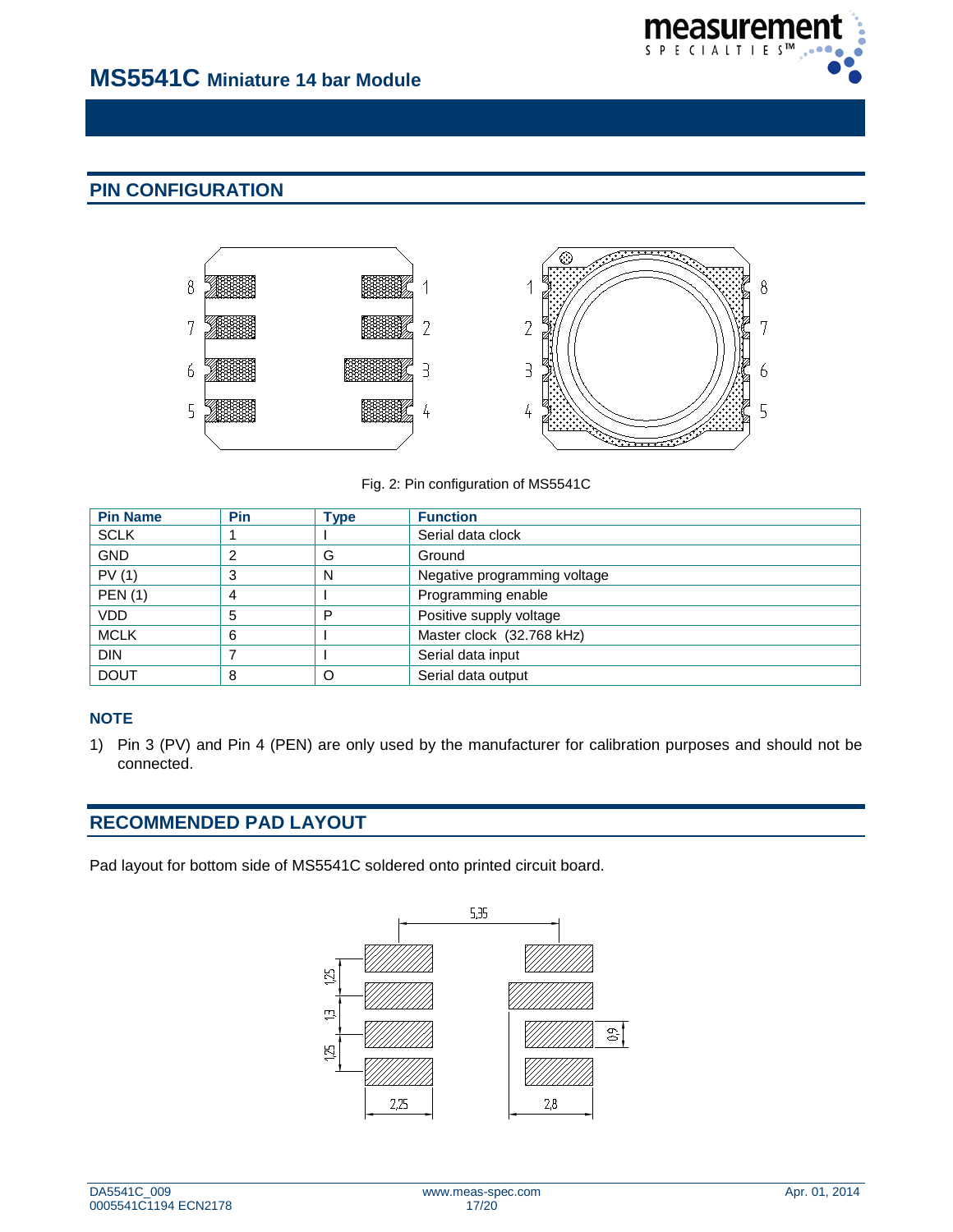

# **DEVICE PACKAGE OUTLINES**



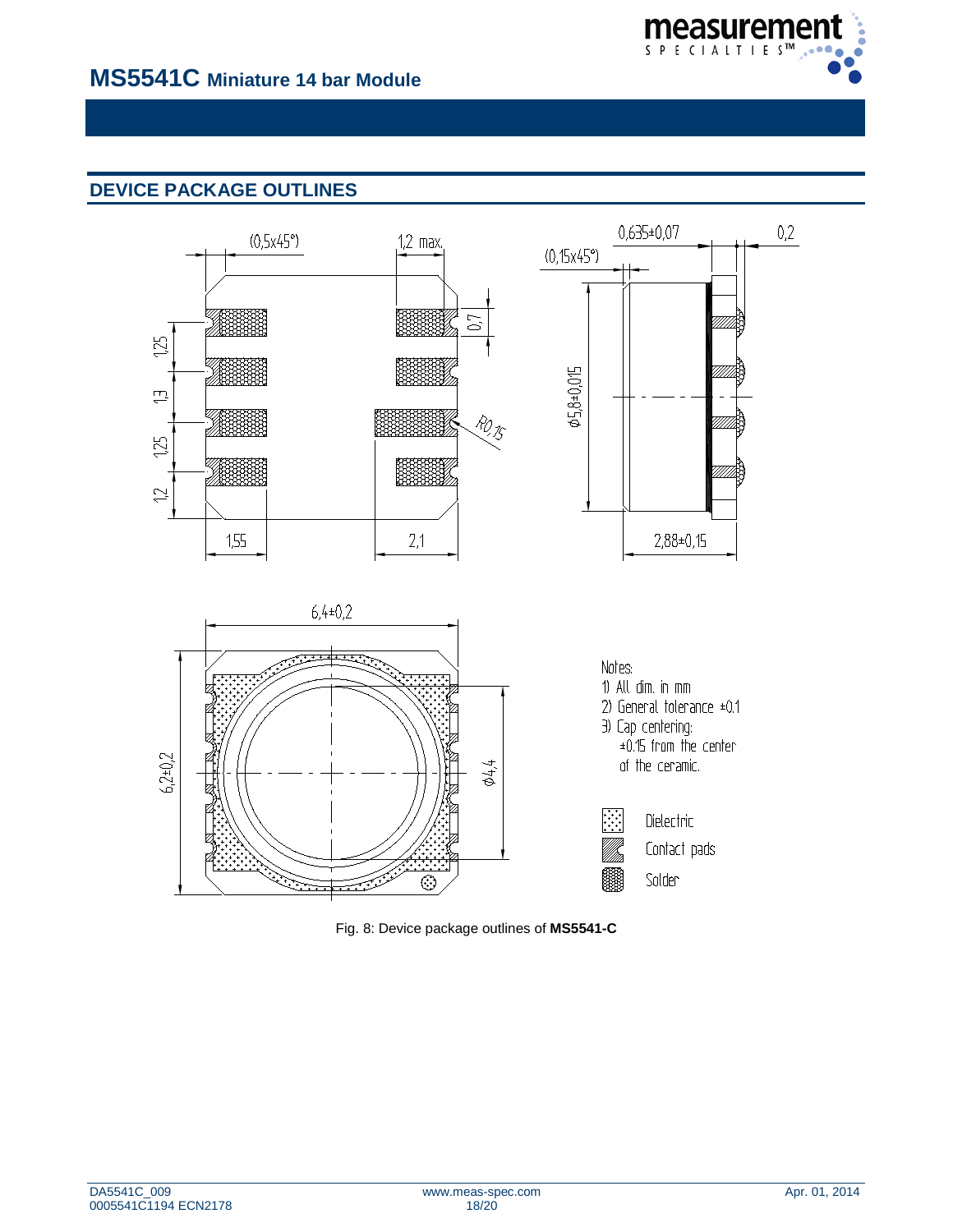

# **ASSEMBLY**

# **MECHANICAL STRESS**

It is recommended to avoid mechanical stress on the PCB on which the sensor is mounted. The thickness of the PCB should not be below 1.6 mm. A thicker PCB is stiffer creating less stress on the soldering contacts. For applications where mechanical stress cannot be avoided (for example ultrasound welding of the case or thin PCB's in watches) please fix the sensor with drops of low stress epoxy (for example Hysol FP-4401).

## **MOUNTING**

The MS5541C can be placed with automatic Pick&Place equipment using vacuum nozzles. It will not be damaged by the vacuum. Due to the low stress assembly the sensor does not show pressure hysteresis effects. Special care has to be taken to not touch the protective gel of the sensor during the assembly.

The MS5541C can be mounted with the cap down or the cap looking upwards. In both cases it is important to solder all contact pads. The Pins PEN and PV shall be left open or connected to V<sub>DD</sub>. Do not connect the Pins **PEN and PV to GND!**

## **SEALING WITH O-RING**

In products like outdoor watches the electronics must be protected against direct water or humidity. For those products the MS5541-CM provides the possibility to seal with an O-ring. The protective cap of the MS5541CM is made of special anticorrosive stainless steel with a polished surface. In addition to this the MS5541CM is filled with silicone gel covering the sensor and the bonding wires. The O-ring (or O-rings) shall be placed at the outer diameter of the metal cap. This method avoids mechanical stress because the sensor can move in vertical direction.



## **CLEANING**

The MS5541C has been manufactured under cleanroom conditions. Each device has been inspected for the homogeneity and the cleanness of the silicone gel. It is therefore recommended to assemble the sensor under class 10'000 or better conditions. Should this not be possible, it is recommended to protect the sensor opening during assembly from entering particles and dust. To avoid cleaning of the PCB, solder paste of type "no-clean" shall be used. **Cleaning might damage the sensor!**

## **ESD PRECAUTIONS**

The electrical contact pads are protected against ESD up to 4 kV HBM (human body model). It is therefore essential to ground machines and personal properly during assembly and handling of the device. The MS5541C is shipped in antistatic transport boxes. Any test adapters or production transport boxes used during the assembly of the sensor shall be of an equivalent antistatic material.